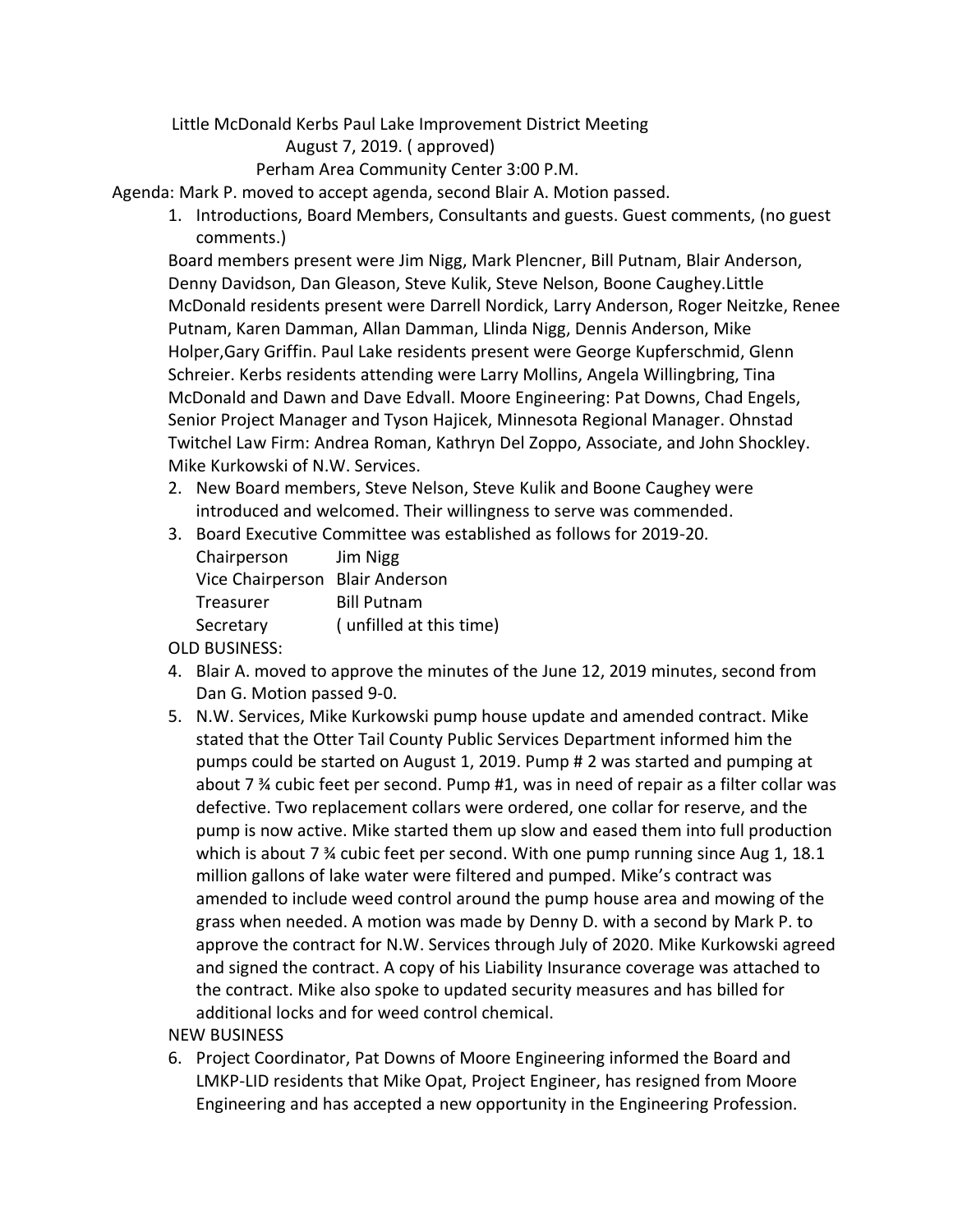Tyson Hajicek, Minnesota Regional Manager spoke to the change and how Moore will continue to provide the quality service we have come to expect. Chad Engels will be the new Senior Project Manager. Chad spoke to his previous work experience in water management. He has been informed of the project status and will work with us to completion.

- 7. Pat Downs presented up to date Project Expenses and will soon be closing our Selin Brothers and Crow River contracts.
- 8. Treasurer's Report: Bill P. presented a report of yearly operational expenses through July, 2019. There were no questions. July expenditures for the PAAC meeting room, Lake Region Electric, Precision Locate, Arvig, Photo Magic printing and , meeting notices totaled \$1,173.29. August expenses for RMB Labs. AIS testing, Forum, Arvig, Lake Region, N. W. Services and Dennis Sazama, fill material from 2018, late billing. A motion was made by Steve K. with a second from Blair A. Motion carried 9-0.
- 9. Committee Working Groups: Angela Willingbring reported on the Kerbs Outlet/Channel Committee recommendation. She provided a history on the channel and how an outlet pipe to bring Kerbs down to OHW would be a maintenance headache. Mrs. Willingbring presented a draft letter from the Outlet/Channel Committee which will inform the LMKP-LID residents of efforts to reduce their assessments and address the issue of a venting outlet/channel between Little McDonald and Kerbs Lake. She displayed the Project cost and how assessments have worked their way down. The proposed motion would allow the Board to go forward with permitting and design etc. expenses that could exceed \$5,000.00. She also outlined the \$1,375,000.00 request to the 2019-20 State Legislature for Bonding dollars. A complete table of costs were included in the letter to be sent to residents. Bill P. questioned where the money would come from. Before the Board voted on the proposed motion, Dave Edval of Kerbs Lake presented the Board a handout from the Office of the Revisor of Statutes, Minnesota Administrative Rules. Criteria and Standards for Establishment of Lake Improvement Districts. He spoke to levying of costs, equitable distribution of costs. He also spoke to Public Access to Kerbs Lake. He felt these issues were present in the past and not addressed properly. It appeared he felt the proposed motion should not be voted on as written and he would be contesting his assessment. Discussion continued. A motion was made by Mark P. with a second from Blair A. to a approve the following motion: Be it resolved that Little McDonald, Kerbs and Paul Lake Improvement District approves the construction of a venting outlet/navigational channel between Little McDonald and Kerbs Lake contingent upon outside funding and that the Board is authorized to spend more than \$5,000.00 for plans and permits to have the project shovel-ready by the start of the MN Legislative session.

Be it further resolved that the Little McDonald, Kerbs, and Paul Lake Improvement District request an additional \$1.075 million to cover extra venting construction costs and \$300,000.00 to fund construction of the venting outlet/navigable channel for a total funding request of \$1.375 million from the State. This motion passed 9-0. John S. presented how the Chapter 429 meeting would be conducted. He stated that the process was established so LID residents would have an opportunity to appeal